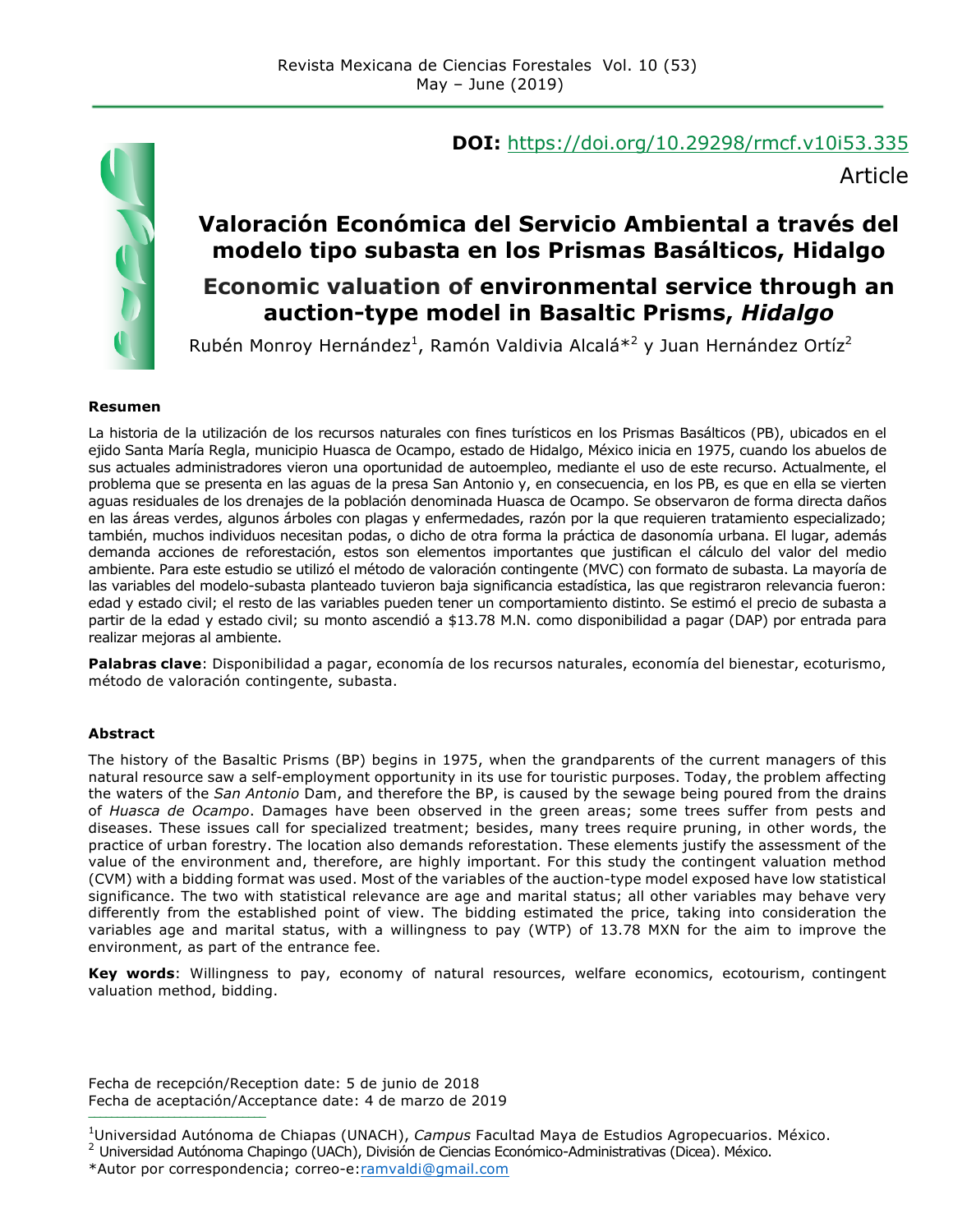## **Introduction**

The contingent valuation method (CVM) with a bidding referendum design is used to find out the economic value of changes in welfare that result from the presence of tourists and are produced by a qualitative or quantitative change in the offer of a commodity without a market. It focuses on the valuation of commodities without a direct market by the people, based on a set of hypothetic or experimental data (Randall, 1985).

Structured questionnaires with direct questions on the assumption of the existence of a separate market for these goods, simulating a hypothetical market, are applied. The management of these markets is considered to be fully comparable to the individual responses in real markets (Mitchell and Carson, 2005).

Some recent studies, such as those made by Sandoval *et al*. (2018) and Borrego (2018) to estimate the economic value of different natural resources, do not use the bidding format. Usually, people have a monetary offer for a good or service that generates benefits; this is why the bidding format is proposed for its calculation.

The tourist complex known as Basaltic Prisms (BP), located in *Huasca de Ocampo* municipality, in *Hidalgo* State, Mexico, comprises water systems that descend from the *San Antonio* dam, which has extensive green areas, microclimates, scenic beauty, flora and tamed fauna, trails and reading areas. This combination constitutes a *sui generis* landscape. Furthermore, various services and products are offered at the site: zip line, ATVs, cabins, swimming pools, hanging bridge, viewpoints, restaurants, boats, sports fields, grills, camps, crafts, horseback riding, restrooms and parking.

However, there is a set of issues related to water pollution and to pests and diseases detected in the tree mass. In the first case, sewage drains of the households of *Huasca de Ocampo* municipality were observed to discharge into the *San Antonio* dam; therefore, it is important to keep the water clear of pollutants due to the use assigned to the BP. This health situation affects the level of well-being of the tourists.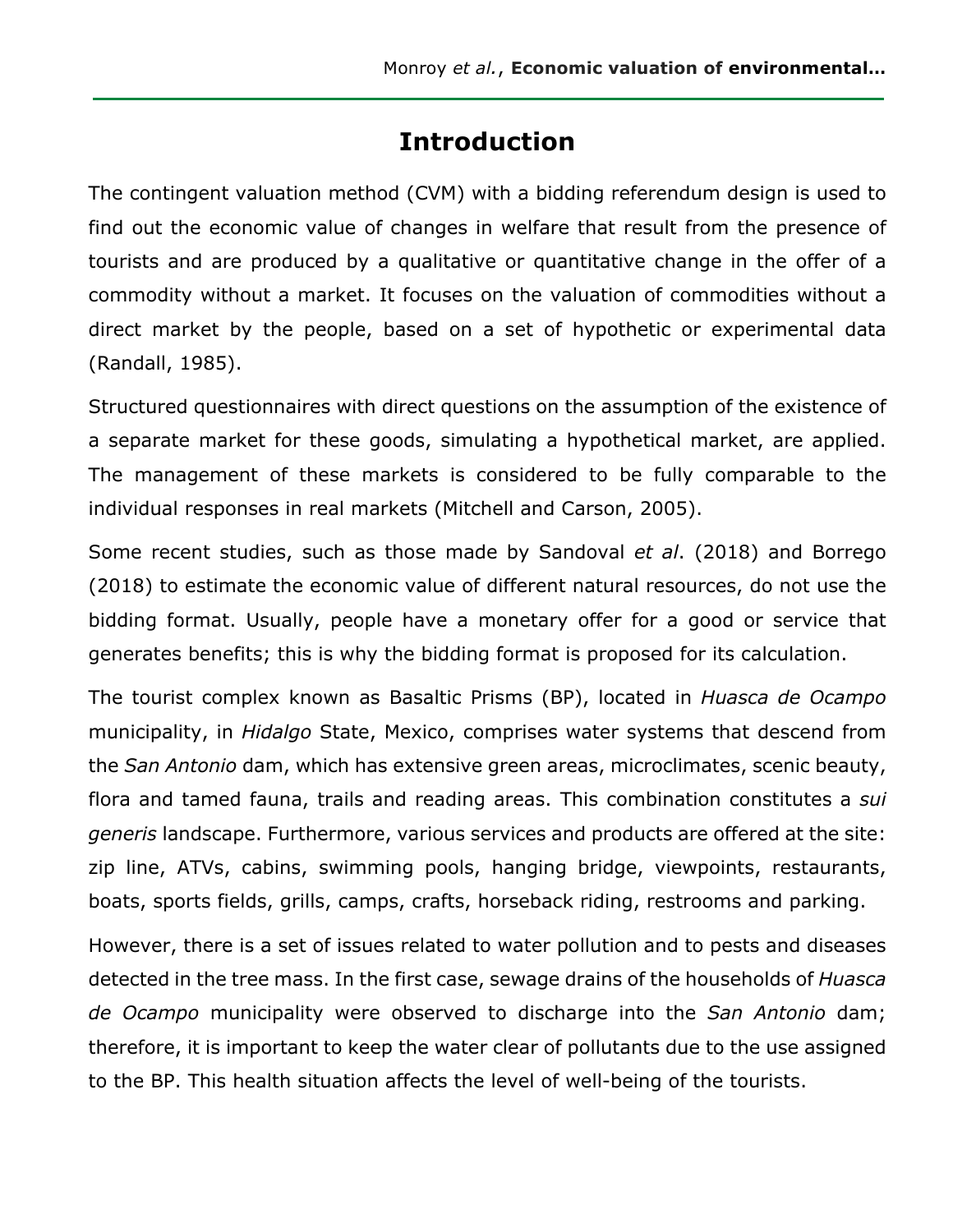The forestry issue requires the attention of specialists in plant health; therefore, it is imperative to carry out urban forestry practices and even cover areas with grass.

The central objective of the present study was to calculate the willingness to pay for conservation and improvements of the environment, specifically the value of tourism services that are generated from the concatenation of natural resources.

## **Materials and Methods**

The study was carried out in the eco-tourism complex of the Basaltic Prisms (PB), *Santa María Regla ejido*, in *Huasca de Ocampo*, State of *Hidalgo*, where the tourist activity dates back to 1975, as a result of the publicity of a brewery, which used the BP location to advertise its beer products in the 1970–1975 period.

In recent years, there has been a large number of economic valuation methodologies to calculate the monetization of biodiversity and guide the public environmental policy (Lienhoop *et al*., 2015). In this regard, Börger *et al.* (2014) suggest that the economic valuation of ecosystem services can be proposed for marine planning, based on the experiences in the United States and the United Kingdom, as well as for designing public policies.

CMV provides the valuation of the resource directly; it is also compatible with the Hicksian welfare measures, widely accepted in the economic literature as accurate estimates of the change in the welfare of individuals (Vásquez *et al*., 2007).

Compensating variation is given by the monetized amount which, in the face of the change occurred, the person would have to pay in order for his or her level of welfare to remain unchanged (Azqueta, 1994).

The choice of a policy depends on the magnitude of the gains of the winners and the costs of the losers. These measures appear because profit is an immeasurable variable (Mendieta, 2007). However, the issue of optimal choice (Azqueta, 1994), on the part of the consumer is stated in general terms, such as: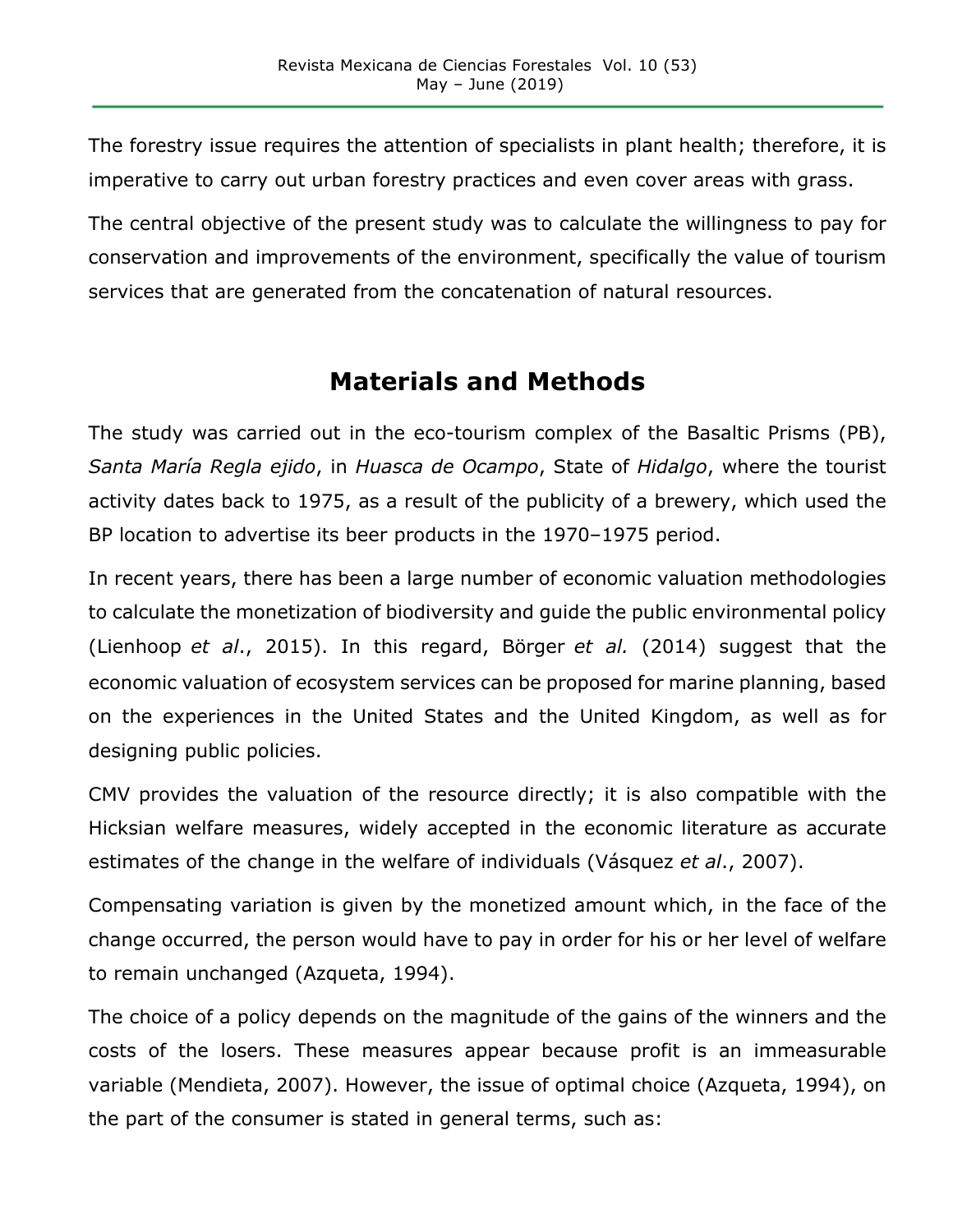$MaxU(X)$  $s. a: Q - P'X = 0$ 

Where:

 $P =$  Profit of the person in question

*Q* = The person's monetary income

$$
X(X = X_1, \dots, X_n)
$$

$$
P(P = P_1, \dots, P_n)
$$

*i.e.* the minimum amount of money needed to achieve that level of profit, given the structure of prices.

The activities of this project included unstructured interviews, firstly with the manager of the BP. Three interviews were conducted to favor a first approach with a research purpose, which generated an *a priori* diagnosis; the times and ways of collecting the information on the economic value of natural resources and its relationship with tourist activities were also agreed upon.

Subsequently, two meetings were carried out with the partners of the tourist complex in which it was reported that the participation would be assisted by the working group. The pollsters were introduced; their entry to the whole complex was facilitated, and, collaterally, they began to obtain data, based on a structured questionnaire applied to the tourists. Once the phase of the interviews was completed, the information was analyzed by using the methodologies of the economic theory (Mitchell and Carson, 2005).

In the referendum design, the interviewees were simply asked to answer yes or no, in a stylized manner. Would you be willing to pay "this sum in MXN" for improvements and conservation of the environment (quantitative or qualitative) changes? (Haab and McConnell, 2002).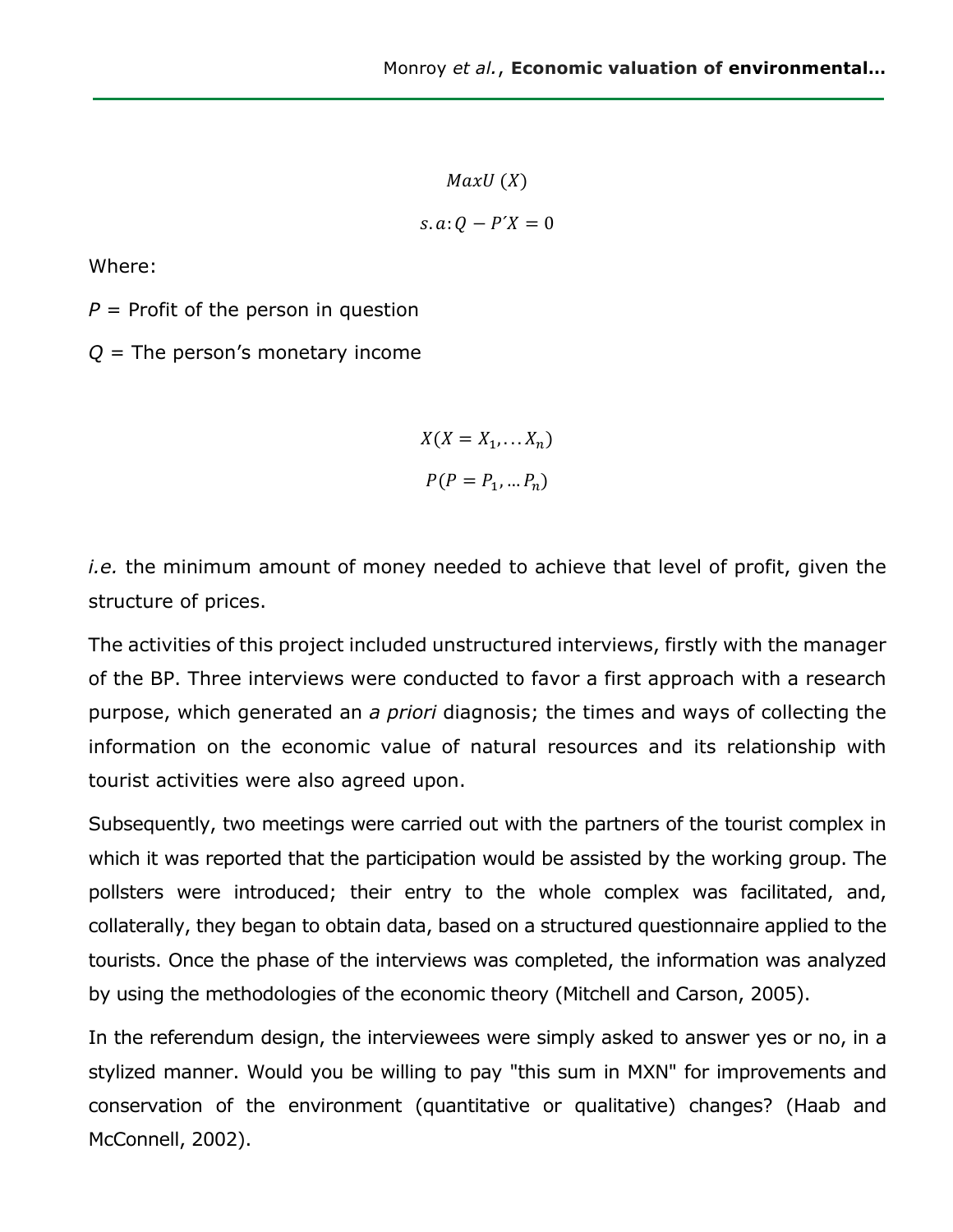As for the auction-type design, the relevant questions was asked through payment cards in the CVM, the format in each interview consisted in choosing the willingness to pay (WTP), in estimated points, based on a list of predetermined values.

The interviewee had two choices: yes or no (*referendum*). The corresponding predetermined values were written on the blank space of the question: \$10.00, \$20.00, \$30.00 or \$40.00. If the answer was affirmative, the interviewee was questioned about the rising values (bids), *i.e.* if the blank space had a predetermined value of \$20.00, the value would be raised to \$21.00, \$22.00, \$23.00, \$24.00 and so on, all the way to the highest figure; such was the auction-type procedure. If the answer was negative, the interviewee was asked about decreasing values —*e.g*.  $$19.00, $18.00, $17.00, etc.$  until the maximum willingness to pay (WTP) eliciting an affirmative answer was reached.

Likewise, questionnaires were applied to tourists, using the simple random sampling (SRS) design. In the following equation, the sample size was represented with the letter *n*, which was subjected to variance, confidence interval and error (Santos *et al.*, 2003).

$$
n = \frac{z^2 * \sigma^2}{d^2}
$$

Where:

*n* = Sample Size

- *z* = Confidence interval
- $σ<sup>2</sup> = Variance$

*d* = Limit of sampling error, desired precision (standard error)

The variance was estimated with a pilot sample of 32 interviews. The value of *z* was determined based on the confidence interval of the sample; therefore, the cumulative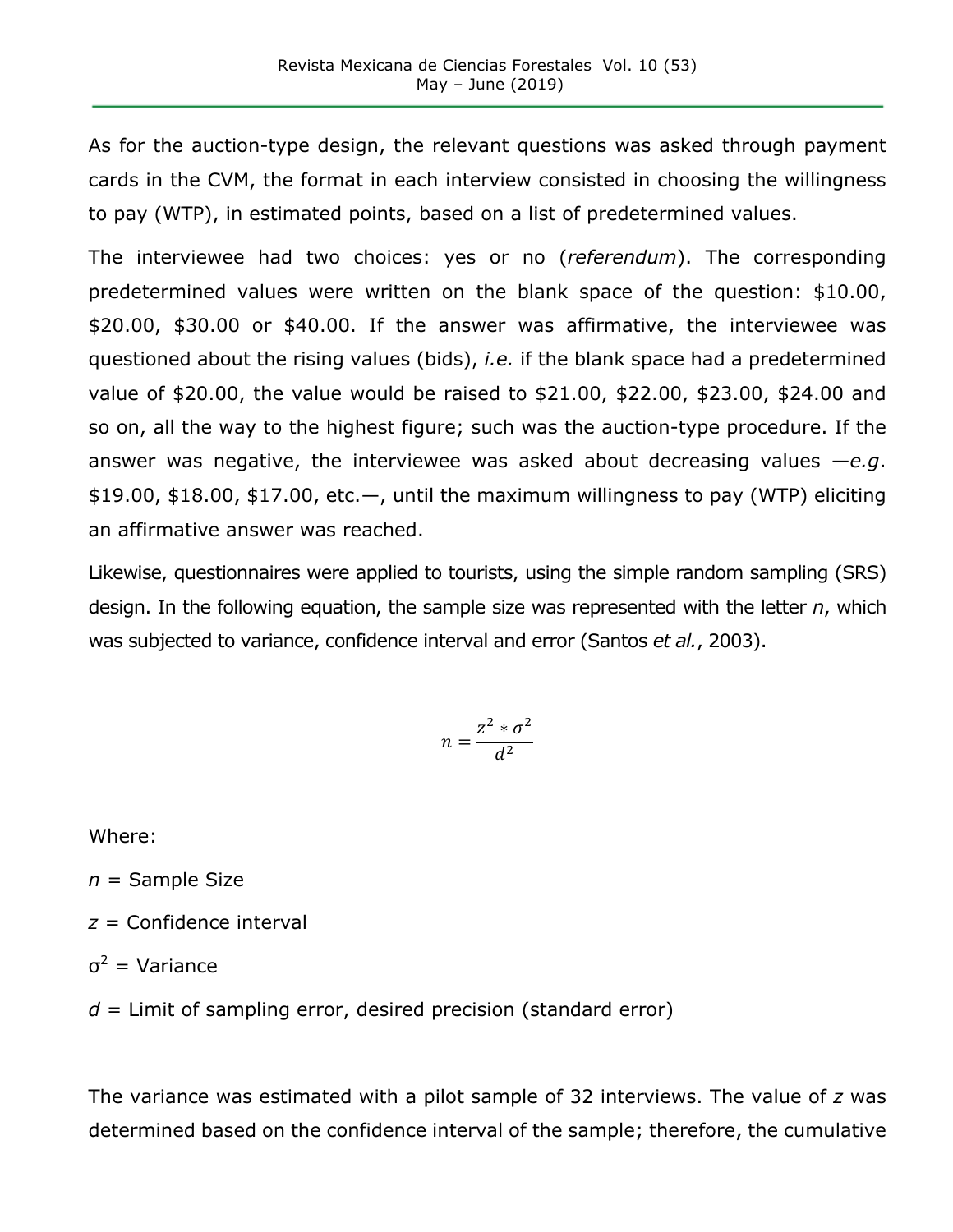tables were used (Infante and Zárate de Lara, 2003; Greene, 2006) of the standard normal distribution with a 95% confidence interval. The table provides the area at the left of a *Z* value, *i.e.:*



The sample size was estimated through a simple random sampling, for a total of 289 interviews of tourists who visit the site; the utilized model for estimating the parameters had a bidding format; however, seven observations were lost due to protest responses of zero.

The LIMDEP econometric software version 9.0 was used to calculate the economic valuation of natural resources in the BP. The regression model in general is expressed as follows:

$$
WTP_{(bid)} = \beta_0 + \beta_1 X_1 + \beta_2 X_2 + \beta_3 X_3 + \beta_4 X_4 + \dots + \beta_i X_n + \mu
$$

Where:

WTP*(bid)* = Dependent Variable

 $β =$  Estimated parameters

 $X =$  Independent Variables of the logistic model

 $\mu$  = Error term

Based on the general model, a specific model based on the hypotheses of the present research is proposed*, i.e.*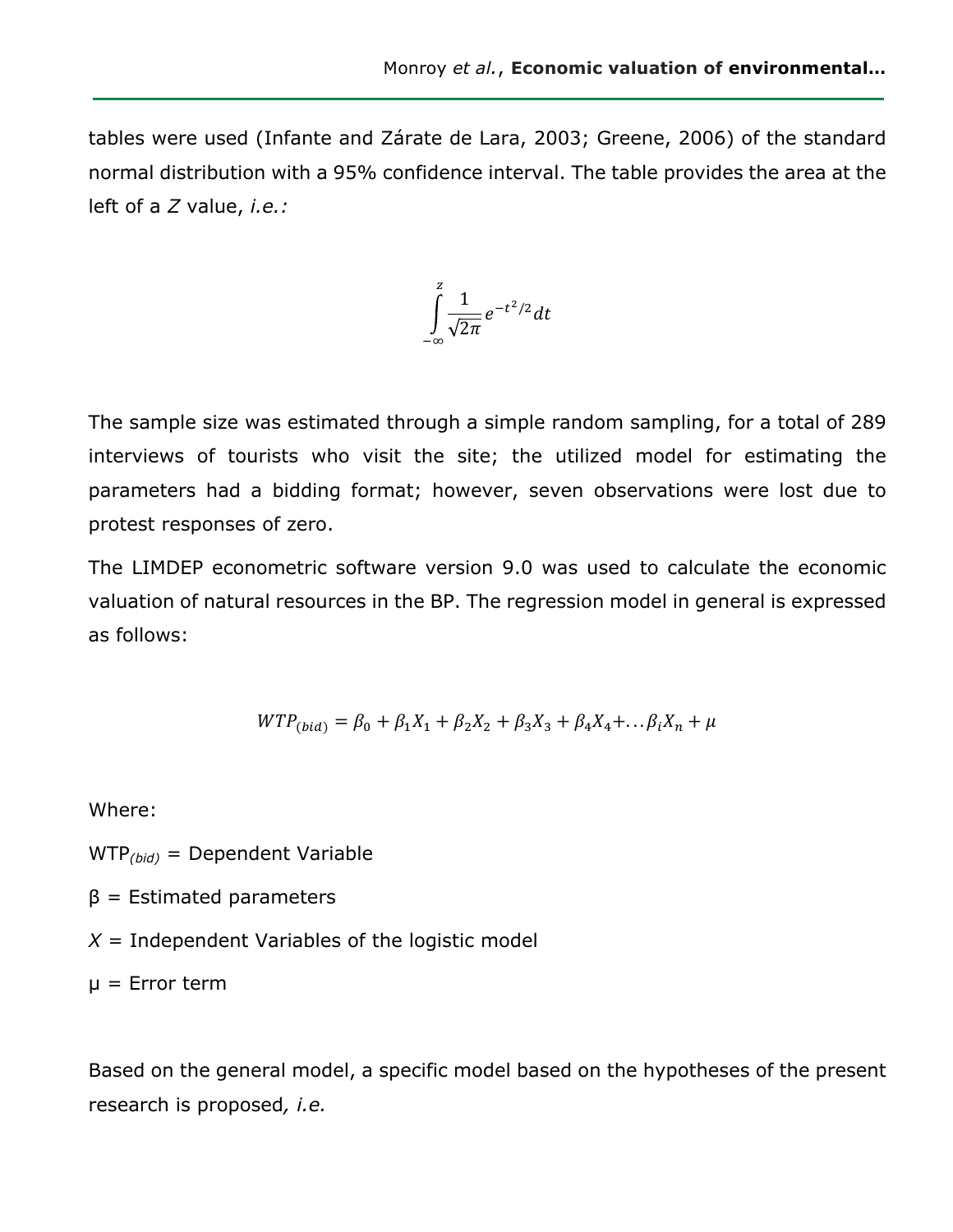$WTP_{(bid)} = \beta_0 + \beta_1 FINC + \beta_2 SCH + \beta_3 FS + \beta_4 AGE + \beta_5 SEX + \beta_6 MS + \mu$ 

Where:

- *WTP<sub>(bid)</sub>* = Continuous dependent variable (due to improvements in the projects)
- *FINC* = Family income *SCH* = Years of schooling *FS* = Family size *EDAD* = Years *SEX* = Gender *MS* = Marital status
- *β* = Parameters to be estimated

Once the parameters and their respective means were estimated, the LIMDEP Econometric 9 software was used to estimate new values based on the original data and on those of this list which are equivalent to the former values whereby the bidding price was estimated.

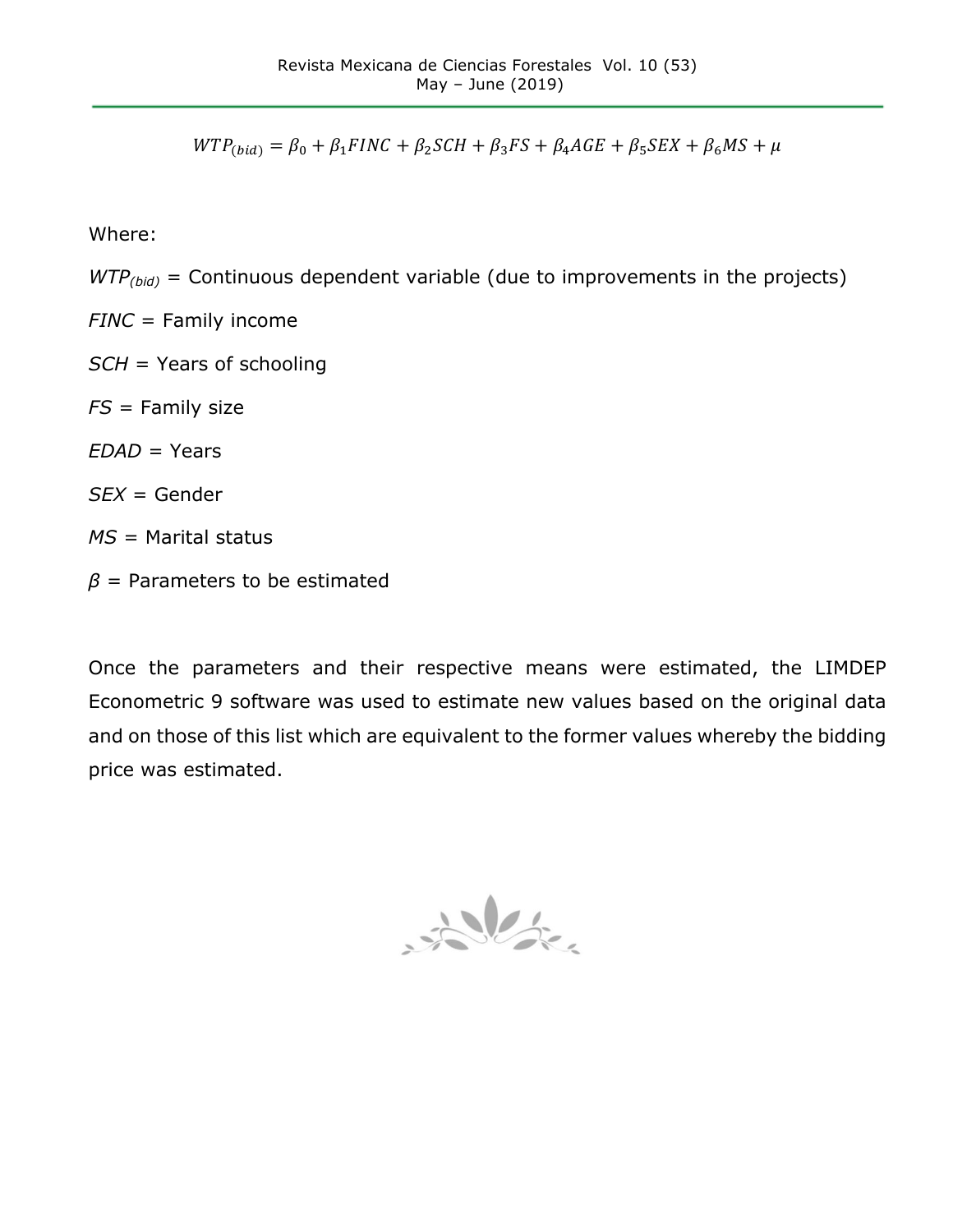## **Results and Discussion**

Currently, there are 18 partners of the tourist complex, benefiting from the company, through the generation of attractive profits; 46 permanent employees and 10 employees with temporary jobs also depend on the organization.

The installed capacity, according to the environmental health parameter of the World Health Organization (WHO) and to the 10-hectare polygon, has a maximum value of congestion of approximately 10 000 tourists. The recommendation issued by the WHO indicates that every citizen must have at least 10  $m<sup>2</sup>$  of green areas, in order to enjoy environmental health (Frutos, 2004).

It is relevant to consider the point of congestion in each holiday season. In the BP, the most crowded season corresponds to the Holy Week, followed by the summer holidays and, finally, by Christmas.

A reference to the arithmetic mean of the fee for environmental improvements is the average of the maximum willingness to pay (bid), which amounts to 23.54 MXN per entry to the BP, according to the estimated data (Figure 1); however, the formal methodology suggests calculating through the compensating variation via the econometric estimation of socio-economic variables of the tourists, as proposed in the Materials and Methods section and in Figure 4.

| Variable                                                 | Mean                                                                      | Std.Dev.                                                                 | Minimum                                                                     | Maximum                                                                   | Cases Missing                                 |  |  |  |  |
|----------------------------------------------------------|---------------------------------------------------------------------------|--------------------------------------------------------------------------|-----------------------------------------------------------------------------|---------------------------------------------------------------------------|-----------------------------------------------|--|--|--|--|
| All observations in current sample                       |                                                                           |                                                                          |                                                                             |                                                                           |                                               |  |  |  |  |
| SUBASTA<br>INGF<br>ESC<br>TF<br><b>EDAD</b><br>SEX<br>ЕC | 23.5426<br>9862.41<br>13.6844<br>3.92908<br>36.6702<br>.546099<br>.602837 | 22.6161<br>10447.0<br>4 19579<br>1 71510<br>12.6657<br>498755<br>.490180 | . 000000<br>800.000<br>.000000<br>1.00000<br>15.0000<br>.000000<br>. 000000 | 200.000<br>90000.0<br>23.0000<br>13.0000<br>84.0000<br>1.00000<br>1.00000 | 282<br>282<br>282<br>282<br>282<br>282<br>282 |  |  |  |  |

**Figure 1**. Descriptive statistics of the model variables.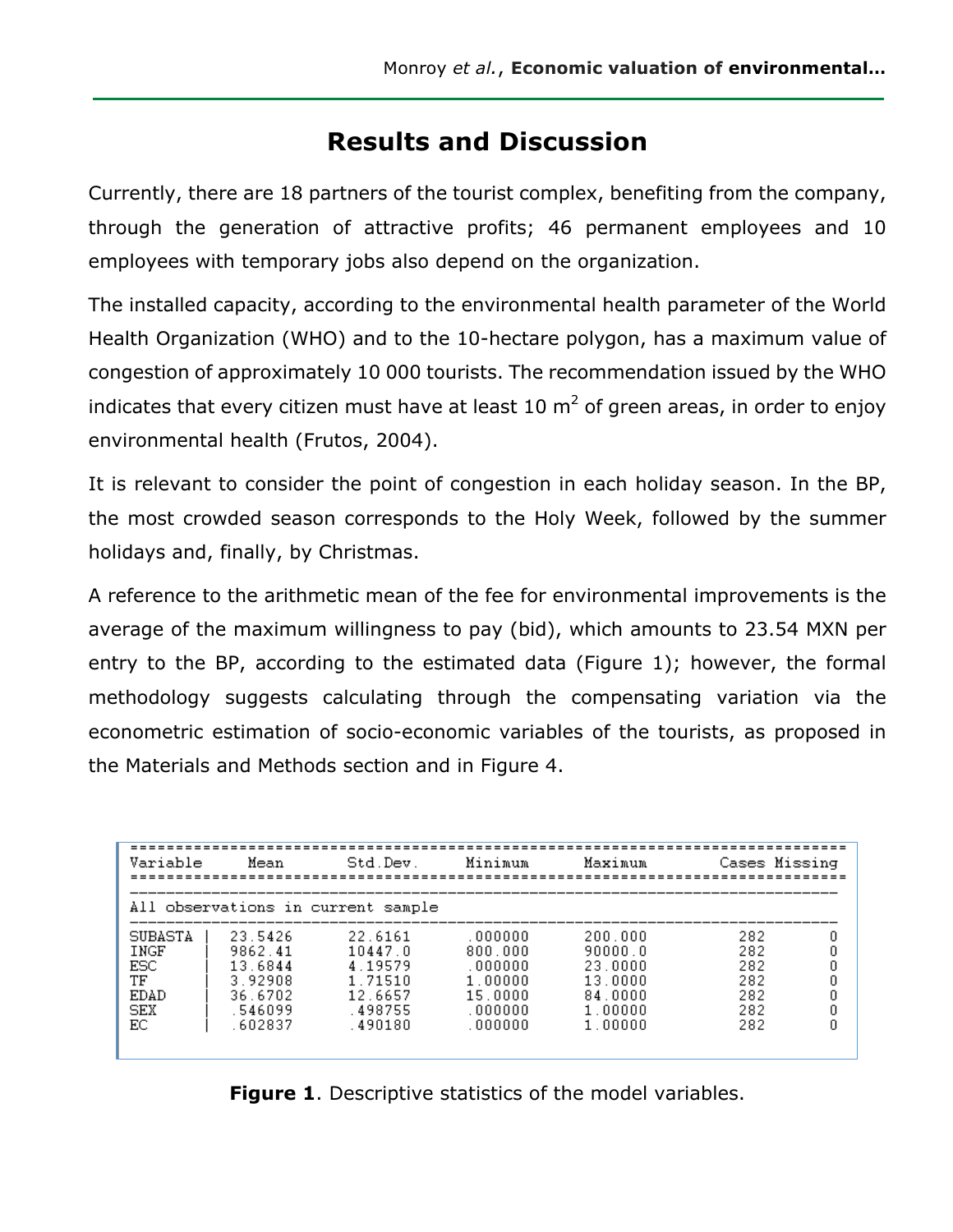The average income of the visitors to the BP is asymmetric, in comparison to the average income in the country, as it is above 19 724.82 MXN per month; considering the Lorenz curve for Mexico, there are institutions that document, implicitly, that income distribution has a tendency to 1 in the Gini Coefficient, in which 1 is the maximum income concentration, and 0, the maximum income distribution. The Gini index in Mexico (World Ban, 2019) was 0.43 in 2016, the most recent year for which records are available; this value is higher than that of developed countries like Denmark, which has a Gini coefficient of 0.28 in the same year, or that of the United States of America, whose Gini coefficient is 0.41.

The data matrix showed that low or medium revenues (compared to the national income) are practically not represented in the Basaltic Prisms.

The average schooling showed a *sui generis* behavior, as it is 13.68 years; i.e. graduates from college or technical careers. The tourists had a high income and a high schooling; this segment contributed valuable suggestions. This layer of people, according to the 2010 National Population and Household Census, represents only 16.5 % of the total population aged above 15 years; furthermore, it excludes those visitors who did not specify their educational level (Inegi, 2011). According to the characteristics described above, a valuable vein was identified, i.e. the potential market in Mexico consists of approximately 12 939 850 tourists, according to data provided by Inegi.

In relation to the longevity of the visitors, they are mainly adults, aged in average approximately 36 years; this accounts for the specialization of the tourist complex, which, therefore, in general, it provides services for people with adult needs. Based on the interviews, the nuclear family has an average of four members.

Figure 2 shows that, although the tourists have a high income, their WTP (bid) for improvements and for the conservation of the environment does not increase, which evidences a "paradox". Other observations show that people with lower income have a higher WTP (bid), i.e. In terms of money, they express a higher level of awareness of the need to conserve and improve the natural resources. Finally, tourists in general tend to accept the bid in the first four deciles (0-40).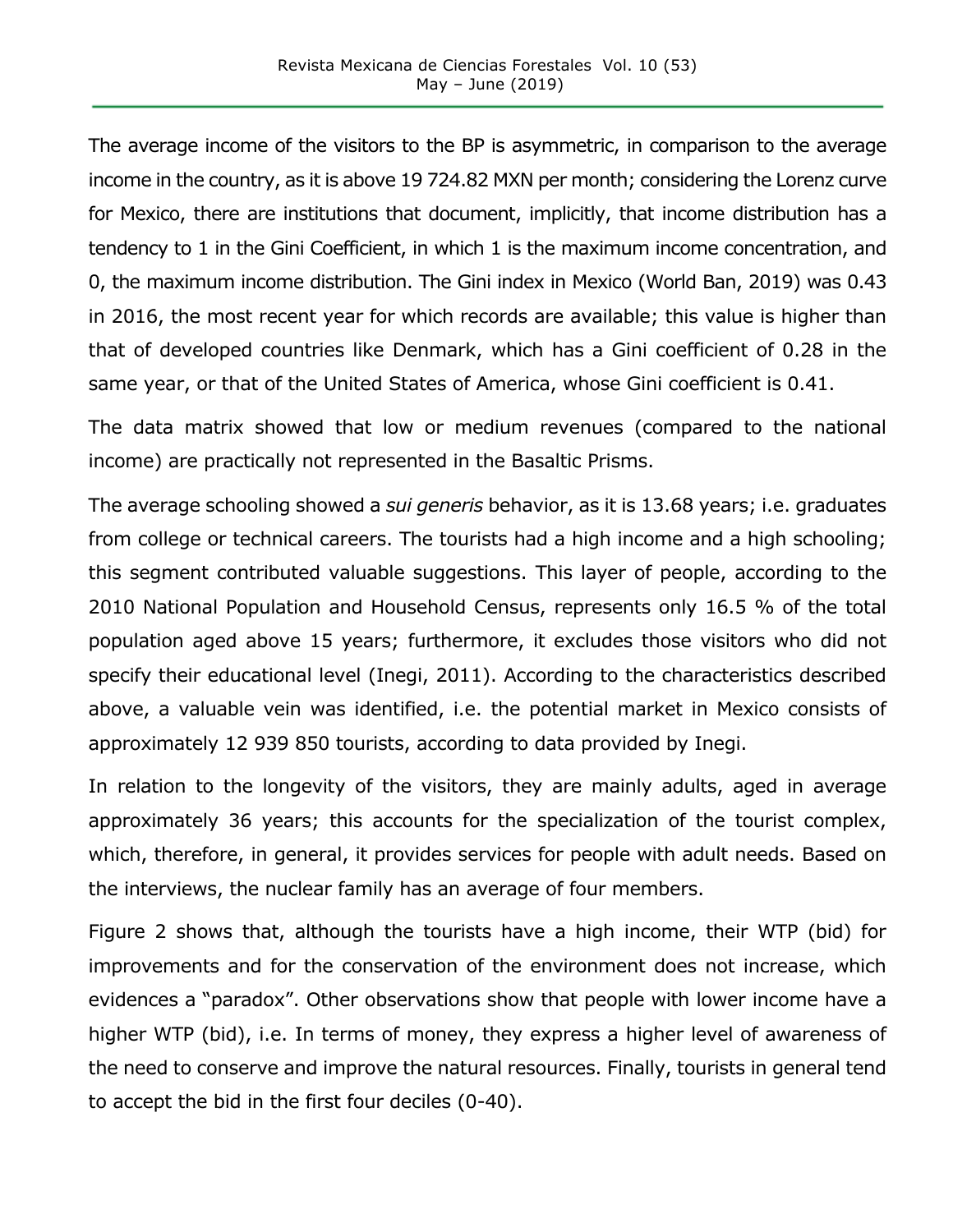

**Figure 2**. Income *vs*. bid.

The bid for entry to the BP registers mainly five options: 20.00, 40.00, 0.00, 10.00 and 30.00 MXN, in order of importance (Figure 3).



**Figure 3**. Descriptive statistics of the model variables.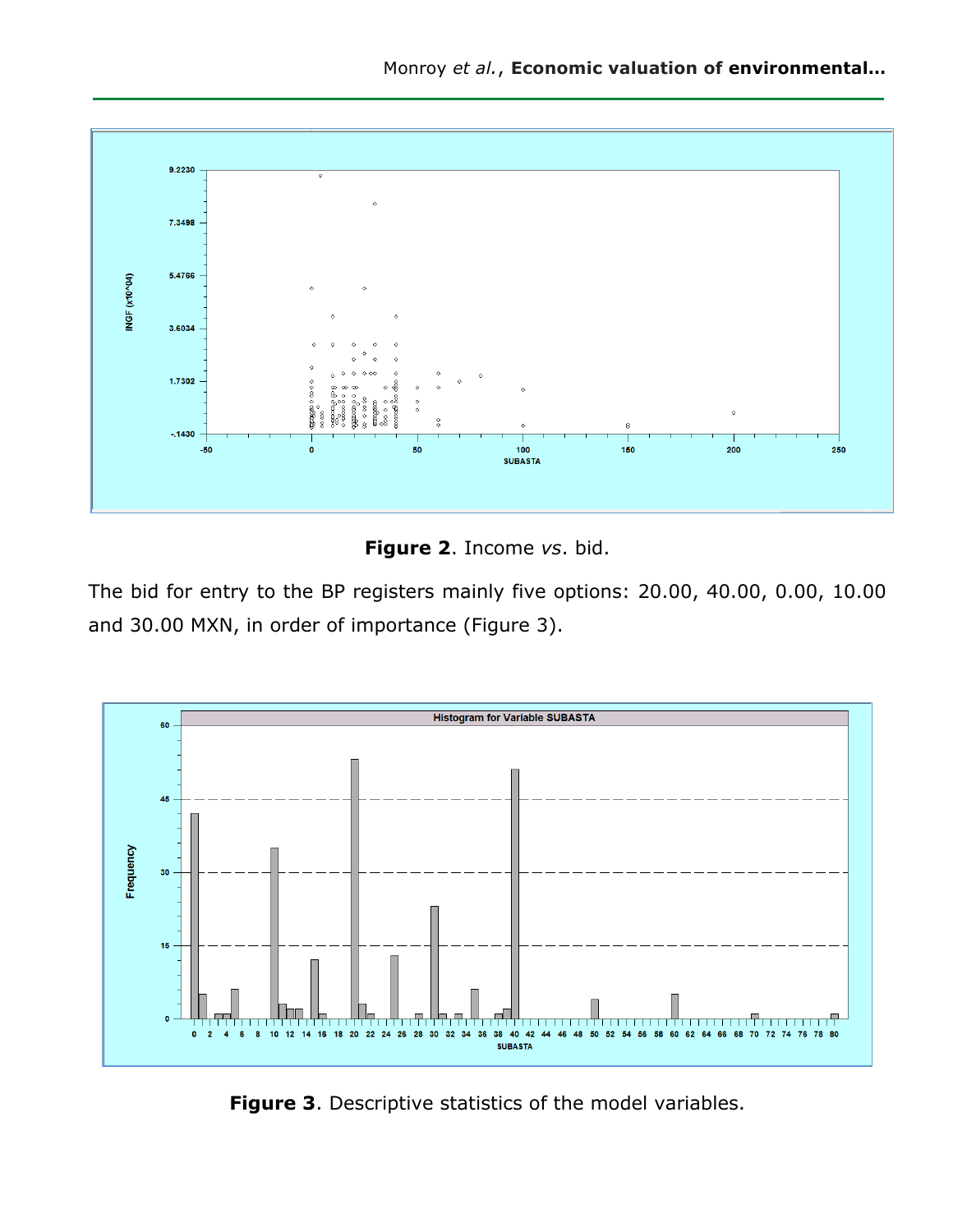The independent variables presented in Figure 4 are a set of economic and social characteristics that have been considered in various researches related to the economics of natural resources (Tudela *et al.*, 2018).

| Variable                                                     | Coefficient                                                                                           | Standard Error $ t$ -ratio $ P[ T >t] $                                                    |                                                                   |                                                             | Mean of X)                                                                     |
|--------------------------------------------------------------|-------------------------------------------------------------------------------------------------------|--------------------------------------------------------------------------------------------|-------------------------------------------------------------------|-------------------------------------------------------------|--------------------------------------------------------------------------------|
| Constantl<br>INGF<br>ESC.<br>TF<br>EDAD<br><b>SEX</b><br>EC. | 13.6571323<br>.509826D-04<br>.20210387<br>$-.06320310$<br>.27191179<br>$-1.79908360$<br>$-3.52220504$ | 8.17697319<br>.00013707<br>.35871104<br>.80976621<br>.11637016<br>2.75875380<br>2.90210316 | 1.670<br>.372<br>. 563<br>$-.078$<br>2.337<br>$-.652$<br>$-1.214$ | .0960<br>.7102<br>.5736<br>.9378<br>.0202<br>5149<br>. 2259 | 9862.41135<br>13.6843972<br>3.92907801<br>36.6702128<br>.54609929<br>.60283688 |

 $WTP_{(bid)} = 13.7 + 0.5 * FINC + 0.2 * SCH - 0.06 * FS + 0.3 * AGE - 1.8 * SEX - 3.5 * MS + \mu$ 

**Figure 4**. Descriptive statistics of the model variables.

Most of the variables in the suggested linear model had a low statistical significance (Figure 4); the statistically significant ones were age, with an estimated "t" value of 0.02, and marital status, with an estimated "t" value of 0.23, resulting in the following model:

$$
WTP_{(bid)} = 13.66 + 0.27 * AGE - 3.52 * MS + \mu
$$

The WTP with bidding format is in terms of the origin, age and marital status, with a positive relationship in the age variable of the people interviewed; that is, the greater the age, the higher the willingness to pay. However, the relationship of the variable marital status is negative, which means that single people have less willingness to pay for environmental improvements. The result is logical, according to the specific characteristics expected from married people, as these have higher income level, schooling and age, compared to single visitors, who showed less willingness to pay,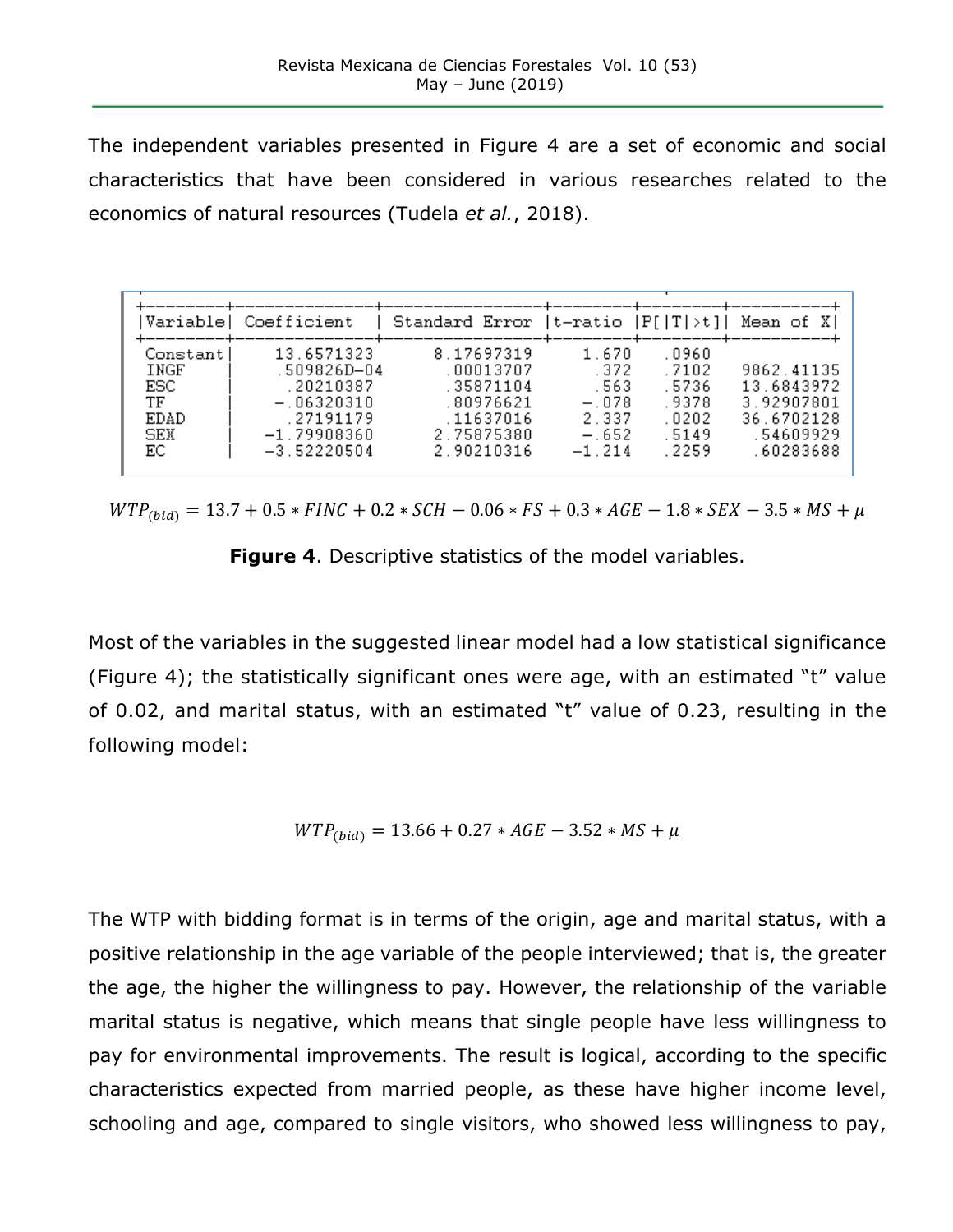as their income available for recreation is lower. Borrego (2018) also considers the variable age, although he uses the arithmetical mean for his estimations and does not apply modeling or statistical regressions. Hernández and López (2017) include age, but only for exploratory purposes, as it has no statistical or predictive significance. Cuevas *et al.* (2016), in a two-phase cluster analysis, use categorical variables for the segmentation —marital status (MS), gender (SEX)—, as well as continuous variables: the price that the consumer is willing to pay for improvements in the project (CPR), family income (FAMI), age (AGE), level of schooling (LSCH), and family size (FSI).

In a second programming with the LIMDEP Econometric software, version 9.0, for estimating the bidding price in which the variables age and marital status were considered, a willingness to pay (WTP) value of 13.78 MXN was estimated for improving the environment. Since the natural resources existing in the BP contribute to the welfare of tourists who come to the region, their conservation and maintenance are of economic importance.

In this study, most of the variables of the auction-type model were observed to have a low statistical significance; the most significant variables were age and marital status in relation to the WTP.

It is advisable to reinvest the capital for improvements so that, through the Total Economic Value (TEV), the flow of benefits of the project —which amounts to 137 800 MXN, based on the maximum installed capacity and the WTP— may be entered in the books of the BP. Thus, the Hicksian demand for knowing the ideal fee for the conservation and management of the natural resources was estimated. We also suggest using these rationally, in order to avoid the tragedy of the commons, as exposed by Hardin (1968).

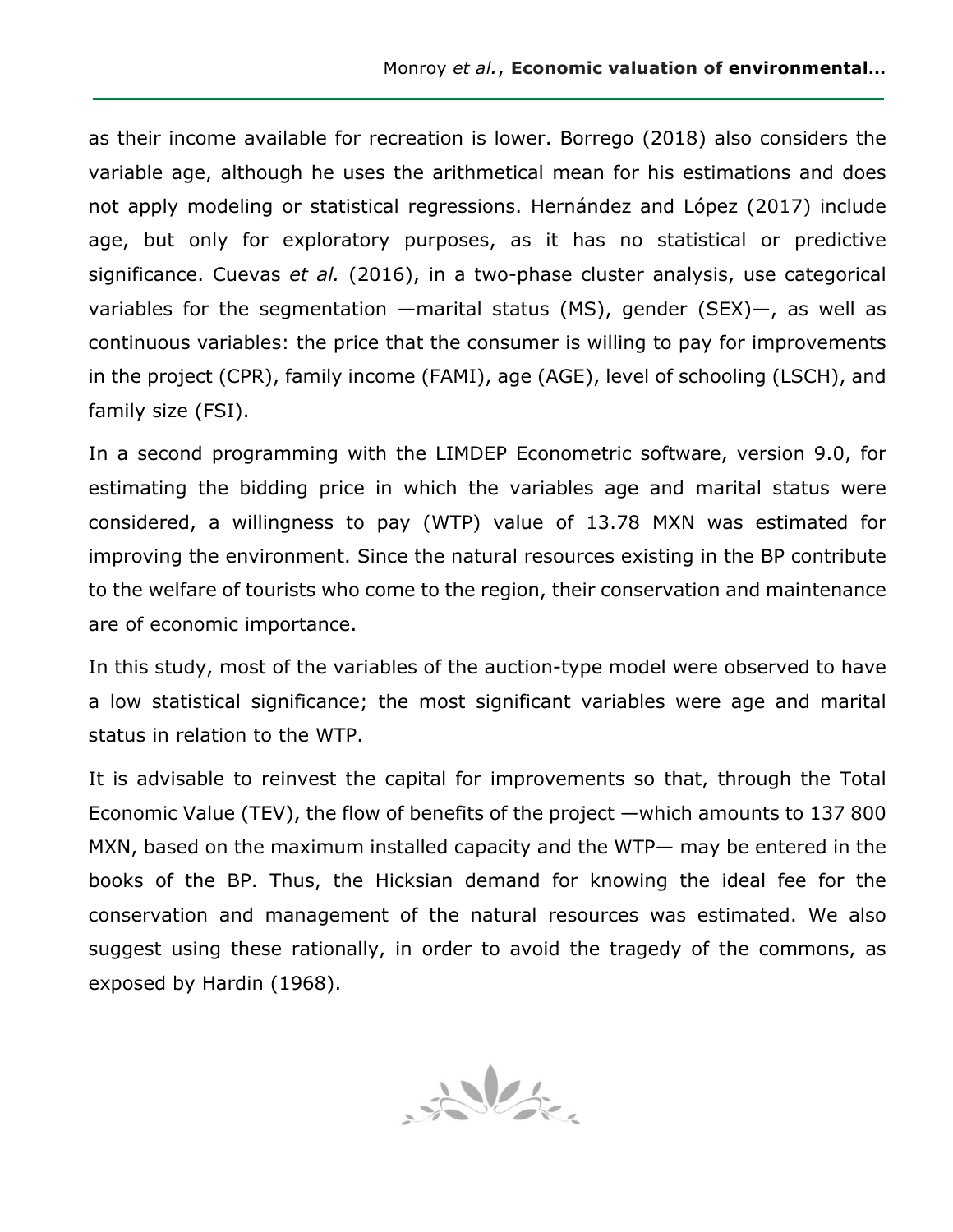# **Conclusions**

The WTP for entry to the BP takes into account elementary aspects. The implementation of environmental conservation and improvement projects in the future requires a cash flow that will allow funding these actions. In relation to the variable income *versus* bid, the tourists who have a high income do not increase their WTP (bid) for improvements and conservation of the environment; this is "paradoxical".

Most of the variables of the suggested auction-type model have a low statistical significance. The two with the highest values are age and marital status.

The bidding price that considers the variables age and marital status amounts to 13.78 MXN as willingness to pay (WTP) for improvements to the environment. The current entrance fee is 40.00 MXN. If the reinvestments become a reality, the new fee will be a maximum of 53.78 MXN according to the compensatory variation with a TEV of 137 800 MXN per event, based on the maximum installed capacity and the WTP.

#### **Acknowledgments**

The first author wishes to express his gratitude for the support granted by the (National Council for Science and Technology) *Consejo Nacional de Ciencia y Tecnología,* Conacyt for the scholarship granted for his graduate studies.

### **Conflict of interests**

The authors declare no conflict of interests.

### **Contribution by author**

The three authors were involved in the planning and the cabinet phase, the design of the scientific observation forms, the academic management, the in-field work and collection of information, and the drafting of the manuscript.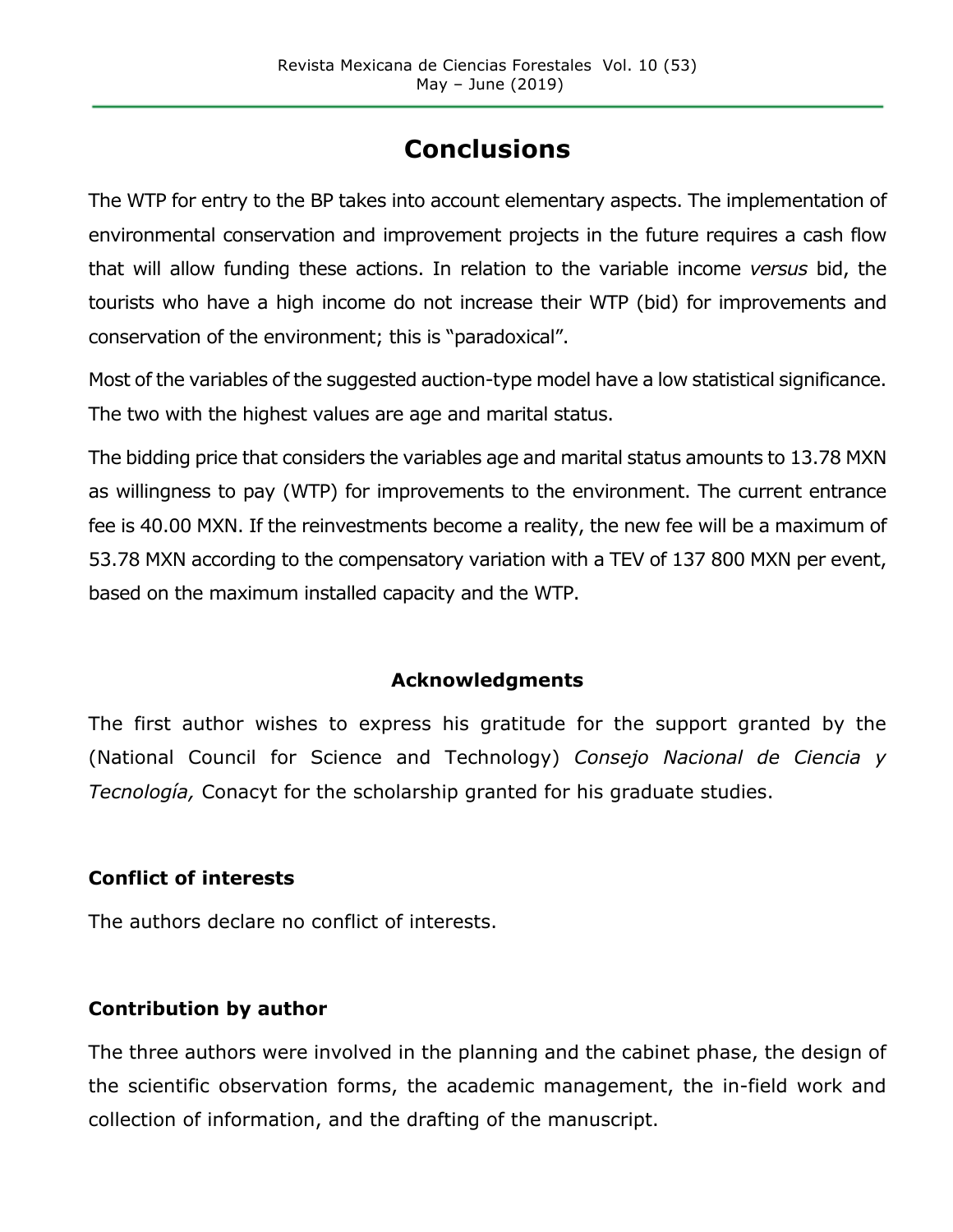#### **References**

Azqueta O., D. 1994. Valoración Económica de la Calidad Ambiental. McGraw-Hill. Madrid, España. 299 p.

Banco Mundial. 2019. Índice de Gini. https://datos.bancomundial.org/indicador/SI.POV.GINI?end=2016&locations=MX-DK-US&start=1984 (27 de abril de 2019).

Börger T., N. J. Beaumont, L. Pendleton, K. J. Boyle, P. Cooper, S. Fletcher, T. Haab, M. Hanemann, T. L. Hooper, S. S. Hussain, R. Portela, M. Stithou, J. Stockill, T. Taylor and M. C. Austen. 2014. Incorporating ecosystem services in marine planning: The role of valuation. Marine Policy 46: 161–170. DOI:10.1016/j.marpol.2014.01.019.

Borrego, A. 2018. La influencia de la heterogeneidad social en el uso de los recursos naturales: inequidad forestal y redd+. Economía Informa 410: 70-79.

Cuevas A., C. M., F. Sandoval R., R. Valdivia A., J. M. Ramírez E. and A. M. Borja de la R. 2016. Econometric estimation of the income elasticity of consumer demand for environmental services. Revista Chapingo Serie Ciencias Forestales y del Ambiente 22(3):369-337. doi: 10.5154/r.rchscfa.2015.07.030.

Flores X., R., G. M. de J. González y P. H. De los Santos. 2010. Valoración económica del servicio recreativo del Parque Hundido de la C.D. de México. Región y Sociedad. 22(47): 123-144.

Frutos M., P. 2004. Determinantes de las visitas a los parques y jardines urbanos: aplicación de un modelo de gravedad. Estudios de economía aplicada. 22(2): 349-363.

Greene W., H. 2006. Análisis econométrico. Prentice Hall, 3<sup>ª</sup> edición. Madrid, España. 913 p.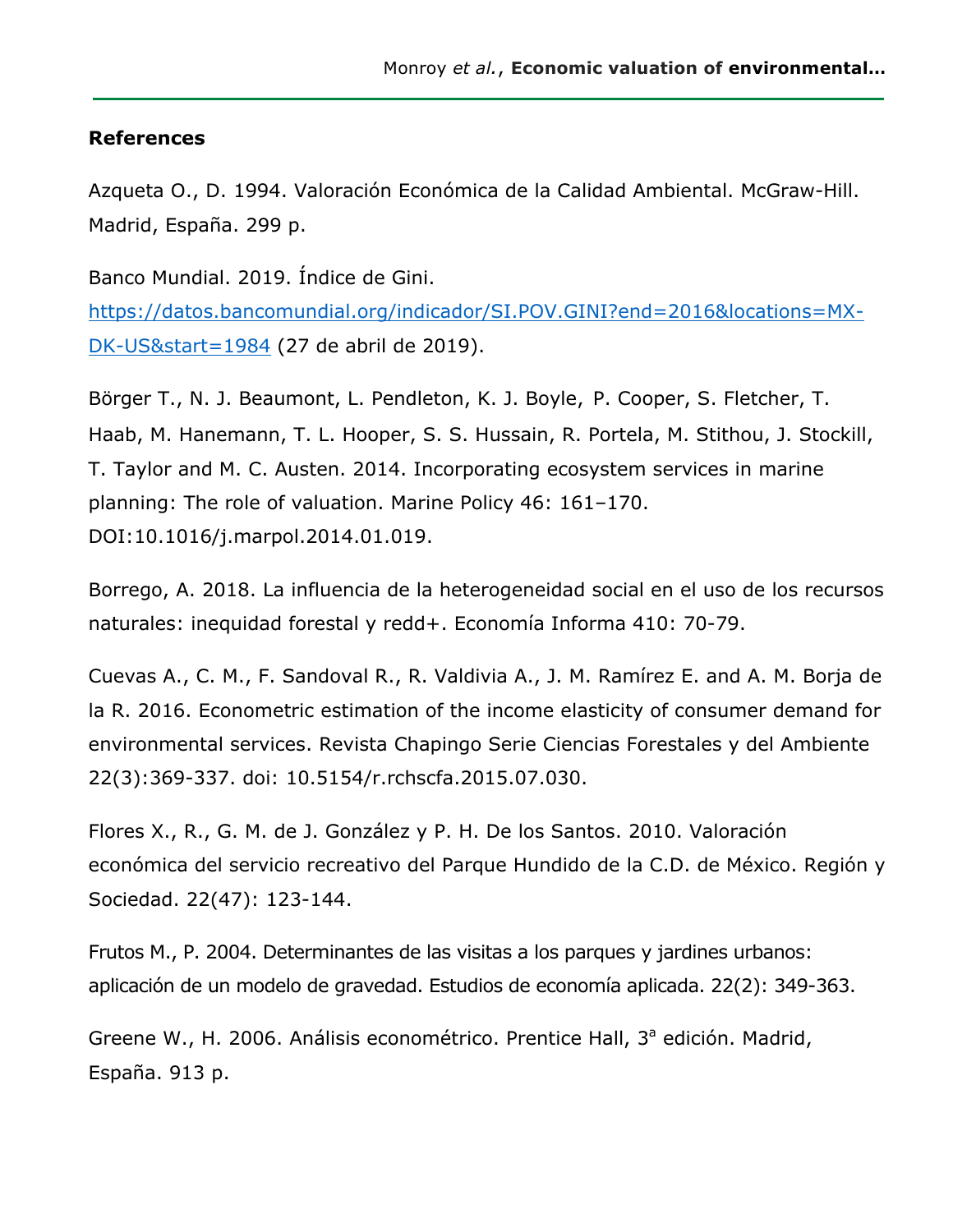Haab T., C. and K. E. McConnell. 2002. Valuing environmental and natural resources. The econometrics of non-market valuation. Edward Elgard. Northampton, MA USA. 326 p.

Hardin, G. 1968. The tragedy of the Commons. Science 162(3859):1243-1248.

Hernández C., R. K. y B. U. López De M. 2017. Valoración Económica de los Helechos Silvestres del Parque Nacional La Tigra, Honduras, C.A. Acta Botánica Malacitana 42 (1):155-163.

Instituto Nacional de Estadística y Geografía (Inegi). 2011. Producto interno bruto (PIB) trimestral.

http://www.inegi.org.mx/sistemas/sisept/Default.aspx?t=medu10&s=est&c=26365 (8 de julio de 2011).

Infante G. S., y G. P. Zarate de Lara. 2003. Métodos estadísticos un enfoque interdisciplinario. Trillas. México, D.F., México. 643 p.

Lienhoop, N., B. Bartkowski and B. Hansj̈ürgens. 2015. Informing biodiversity policy: The role of economic valuation, deliberative institutions and deliberative monetary valuation. Environmental Science & Policy 54: 522-532.

Mendieta L., J., C. 2007. Herramientas macroeconómicas básicas para el estudio de las metodologías de valoración ambiental y su aplicabilidad práctica en la evaluación económica de políticas y proyectos ambientales. Universidad de los Andes. CEDE. Bogotá, Colombia. 46 p.

Mitchell R., C. and R. T. Carson. 2005. Using Surveys to Value Public Goods: The Contingent Valuation Method.  $4<sup>th</sup>$  edition. Resources for the Future. Washington, DC. USA. 463 p.

Randall, A. 1985. Economía de los Recursos Naturales y Política Ambiental. Limusa. Primera edición. México, D.F., México. 474 p.